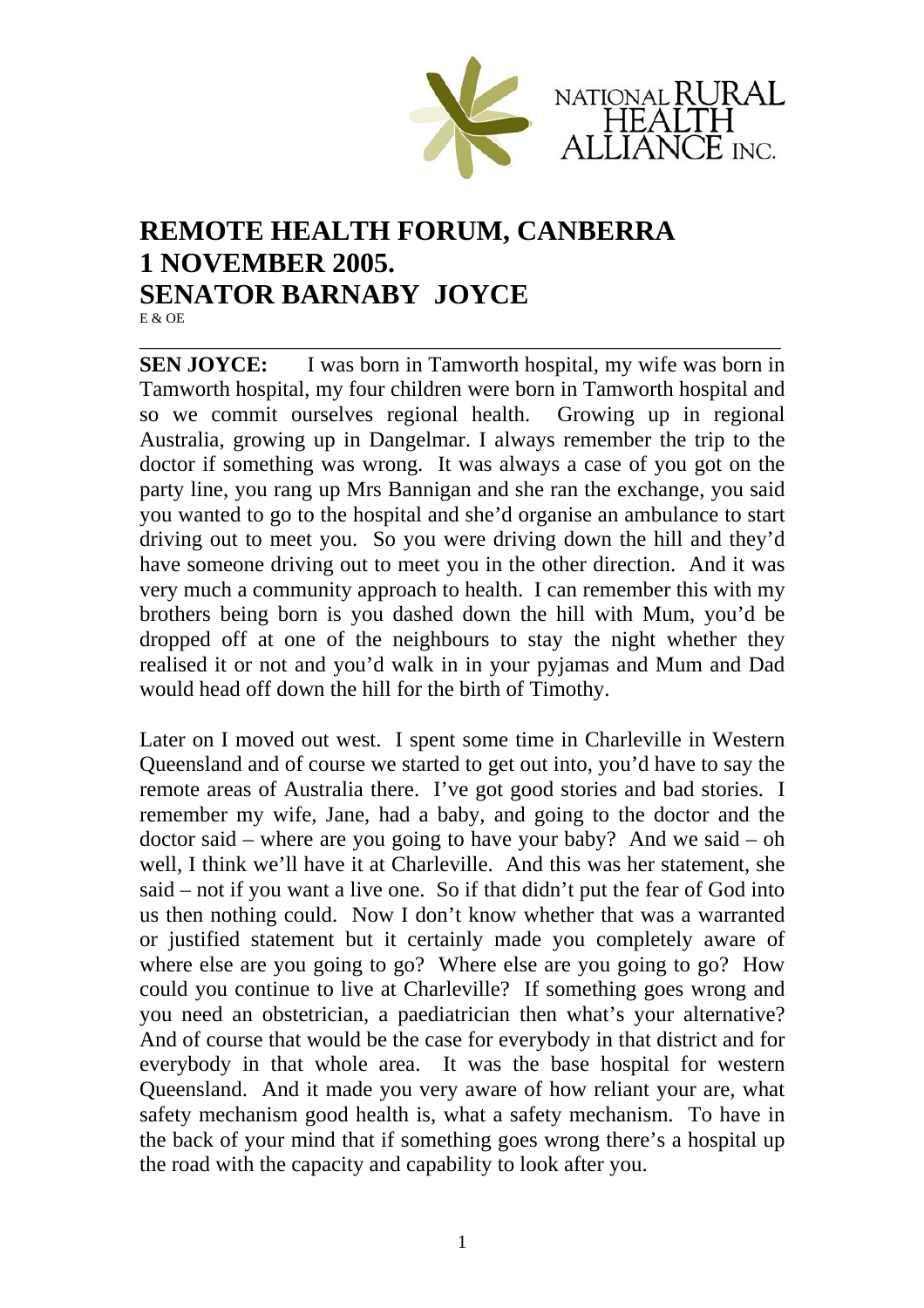

On the good side of course we had a thing called the Royal Flying Doctor Service which my wife has been on, and it's a marvellous comfort for rural people in the more remote areas of Australia. The fact that you can call in a mobile intensive care unit and they can move you down to Brisbane, and it's utilised all the time. In our area you always know when it's flying in. I live at St George and I know when it's flying in, until just lately, because they had to do a couple of laps of the airport to hunt the kangaroos off it before they landed. Now they've got it fenced off it makes it a little bit safer. Out there we have some great doctors with it. Cameron Bardsley is the Director of the hospital. I don't know what his real title is, but at St George. He's an incredible man, a person who is completely dedicated to his work – a complete professional, a complete professional with the staff at the hospital, and he's a person who's completely astute in his prognosis and I think you could put him into any hospital anywhere in Australia and he would rise to the top. The last time they made him in charge of the district for south west Queensland and he said he'd do the job as long as he could stay in St George, which for us in St George was great, it showed his true connection with the earth.

Now politics in remote Australia I'll get to that in a second but I just think we should cover a few areas of what the issues are with health at the moment. One of the main things that we see at the moment, obviously everyone's aware of the Bundaberg health crisis. I think if you haven't heard about the Bundaberg health crisis then you've obviously been reading an extremely good book over a long period of time. The Bundaberg health crisis … there's a range of reasons, and without going looking for people to persecute I think it comes back to this. It's the ownership of the hospital by the district – where that process of the ownership of the hospital by the district has gone.

The Bundaberg health crisis is the greatest recommendation for the reintroduction of hospital Boards that you'll ever see. I strongly believe that if we had hospital Boards we wouldn't have the Bundaberg health crisis. You would have had a closer connection between the community and the problems that were obviously starting to arise at that centre. You would have had a reporting mechanism – a further reporting mechanism for the nurses within that hospital. They would have been able to go to a mediating body, a person in their local town and pull them aside and say – well Mary or John, I want to have a quiet word to you about what's going on at our hospital, at OUR hospital, at OUR institution. The ownership would go back to the community. And no doubt that would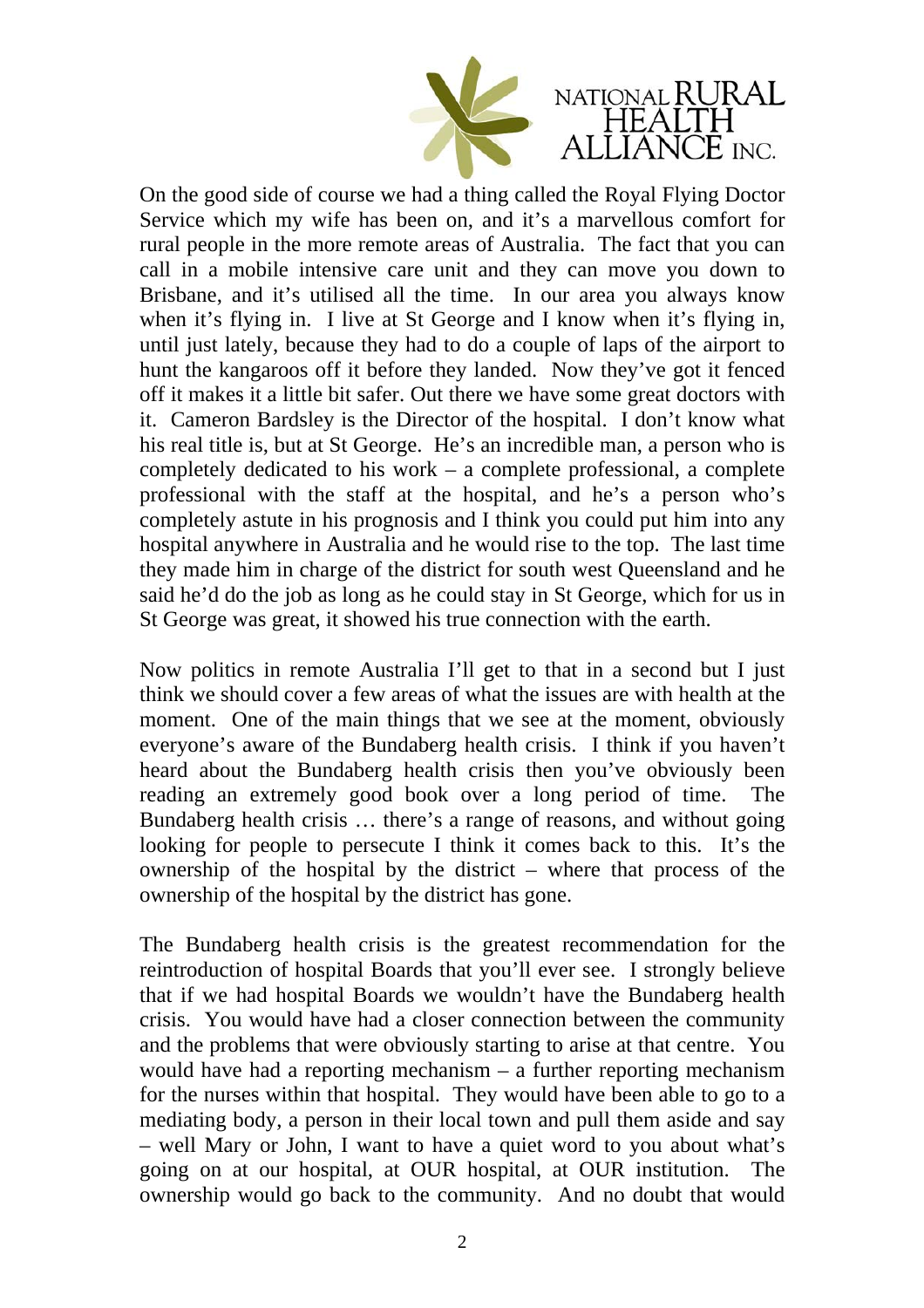

have got the method in train to try and circumvent that problem before it became as big as it did. Those people had no reporting mechanism but to the state body – but to basically an ultimate body. And you've got all the problems of just the fear factor of having to go to government to fix the problems in your hospital. So I think that there's a move now to try and move back to a responsible … either at a more direct and regional level. So the advocacy of hospital Boards is a move in that direction. But it also gives a greater ownership – a greater pride within the community, of that hospital. There are so many hospitals that I go to now and they say – we have difficulty with those hydrotherapy pools and issues like that – raising money, because there is not the connection between the community and the actual hospital Board, because the hospital Board doesn't exist.

We have a lot of overseas doctors that are coming into Australia at the moment and some of them are good – some of them are very good. And the good ones should generally have stayed where they were in the countries where they're needed. Unfortunately we also have some bad ones. Or not so much bad but certainly not up to the standards that would be expected of them in Australia, and I can quote examples but I won't of the doctors that they currently have in places such as the Congo or Nigeria who really need extremely close supervision to fulfil their duty. Not because they don't implicitly have the capabilities to do the job but they have not had the regimen of training that is required to give a sense of competence to that medium and a sense of confidence to that hospital, and it becomes self evident in the stories that come out.

So that is an issue that we need to address. We need to address the area of, that if basically we're taking doctors from another country then what are we leaving behind for that country? If you take a doctor from South Africa and a doctor from Namibia goes to South Africa then people in the town in Namibia are left without a doctor. And that's what happens. If you take a doctor out of the Congo well what you've taken is the medical services for 10,000 people and you leave them with nothing. And that nation has obviously made some investment in that medical practitioner so the moral question you have to ask yourself right at the front end is do you have a moral right to divest those people of whatever basic services they have? We have to think globally about this and we have to be responsible as a nation to fix our own problems up within our own nation and not start borrowing from other peoples, especially from those areas of the world that are the most needy of those services.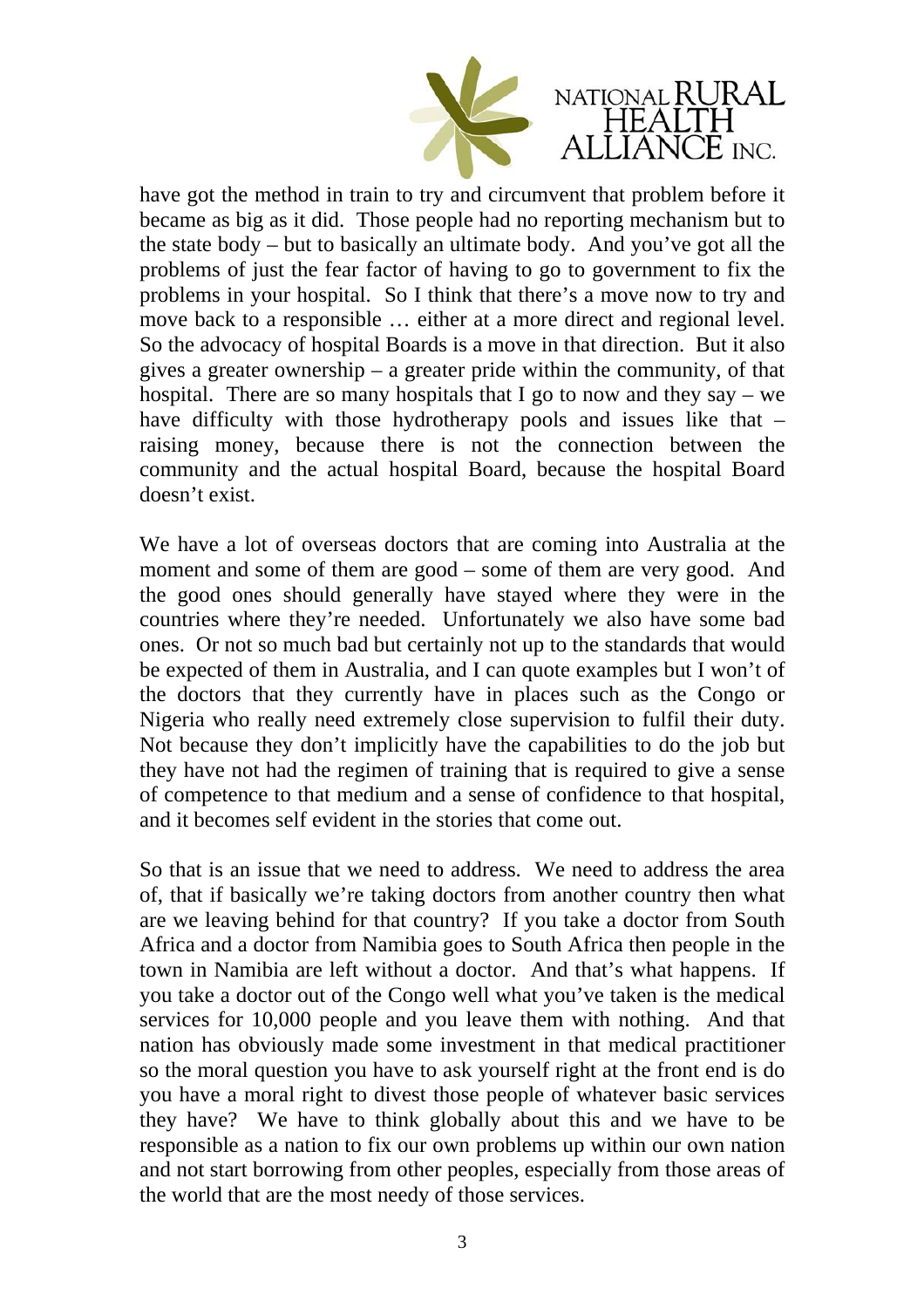

Medical training for regional Australia works really in its best way. If you want people out in regional areas then you must train them in regional areas. That has been proven that if you want people to remain in regional areas then you must train them in regional areas. James Cook University Council is having great success now, now that the medical school is completed, in getting medical students out to regional areas. Newcastle University has been a great advocate of that. ANU down here in Canberra would have to be seen as a large inland campus. We have a lot of clinical schools, and it's good to see that now in Rockhampton you cannot get a job. There are now jobs for doctors. They're all taken and there are people on the waiting list because people from the clinical schools in Rockhampton have made that quantum leap in their life. They've made that quantum leap in their life where they actually enjoy living there because they trained there. They have a social group, they have friends, they have sporting clubs. They go to Yeppoon, they go to the beach or maybe they go out west. But you've got to get people trained in that area. You've got to break the mould. So we must get a lobbying group to lobby for the greater medical schools and medical training in regional areas. It would be great to the University of New England perform that mantle and it would be great to see a move made towards that direction.

Obviously I'm surrounded at home by nurses and I rang up this morning, I made a terrible mistake. I rang up and asked for some advice and boy, did I get it this morning. But there's a strong belief that obviously they're top heavy in admin, that the directors of nursing are too removed from the actual bedside work and that people want to see a greater ratio of nurses to admin. In some areas now we see as many admin as we do people who actually go to people's bedsides and one would have to ask the question … that has evolved. It wasn't always the case so what has happened to cause that and how can we address that issue?

Administrators should report to clinicians, not clinicians reporting to administrators is the general call that you hear everywhere. And the funding, the funding has to be more flexible with more flexible delivery.

Before I start looking at the politics, a final point that I think we should all be aware of and it is important, that without scaring the horses we do have the potential of H5N1 epidemic outbreak and we are in a position where the mixing of the avian flu with either through mammalian,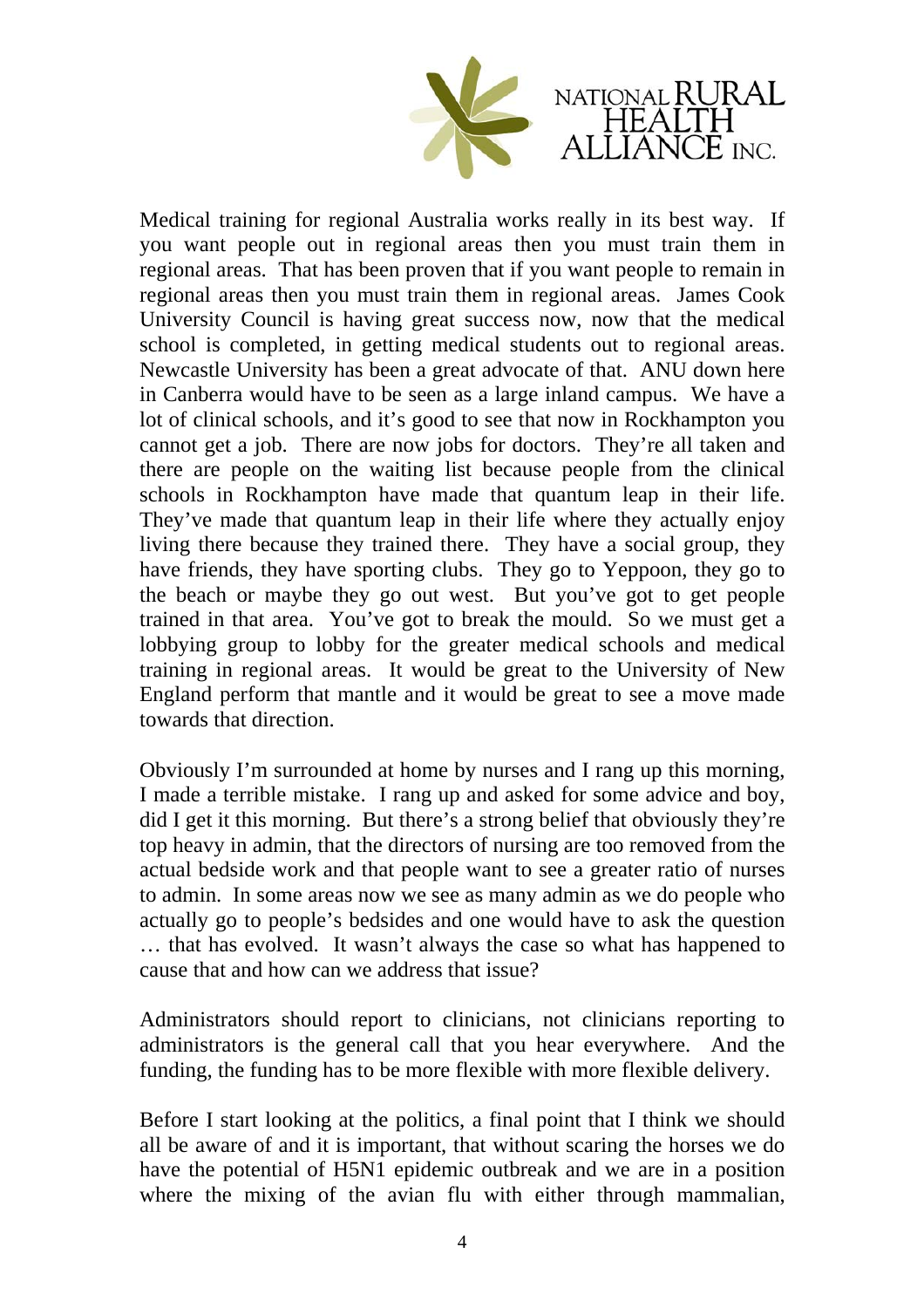

through pigs or through people is in proximity to us and the sparks are occurring now all over the world but we haven't had the outbreak, it hasn't made that transition itself. And I put it in my maiden speech. It's not something … it wasn't something that I'm reacting to because of the latest media, I've been following the people at Griffith with their work on the development of a vaccine because I sort of grew up with Strain 19 and brucellosis so seeing the work that they're trying to do at Griffith is great. But I am extremely aware of the affects this will have socially on Australia if it happens.

It will have a social affect that we've never seen in this country. And I have made touched on it in making requests such as the remote voting. People laugh at it. Remote voting – why would you want to do that? Of course you'd want to if there was an outbreak of H5N1, there won't be people marching their way down to Canberra and then moving out to every corner of the nation – pulsating in and out of Canberra and moving to every corner of the nation so that we can spread the virus everywhere. There will be immediate quarantine, there'll be restriction on travel, there will be removal of civil liberties because you will have to. Otherwise you will put too many people at risk. At some stage there will be a form of outbreak of it. At some stage – 10 years, 15 years we will get a pandemic. It's just the nature of the world. It's what happens. It's just at this time we will be having it in a world where transport is immediate – where people are within 12 hours of any corner of the world, where the capacity for people to mix in large groups is everywhere, where hundreds of thousands – say millions of people put themselves onto transport networks every morning or put themselves onto planes. There are mechanisms at airports to start detecting people through infrared that have a temperature . This is something that, even in regional Australia, we have to deal with. It might be a case obviously that there will be, if you want decentralisation with a H5N1 outbreak I'm sure there would be people who'd want to decentralise out of major metropolitan centres in a big hurry and they'd be all out visiting their relatives in the country. Anyway, that's something that it would be interesting to hear your views on, and whilst I'm here today I'd like to get some feedback on what you see are the issues.

Politics of remote Australia. The biggest thing about the politics of remote Australia we must recognise is that there are very few of us in remote Australia so we must be very organised. If we are not organised and we are not vibrant in what we do we have no affect. The biggest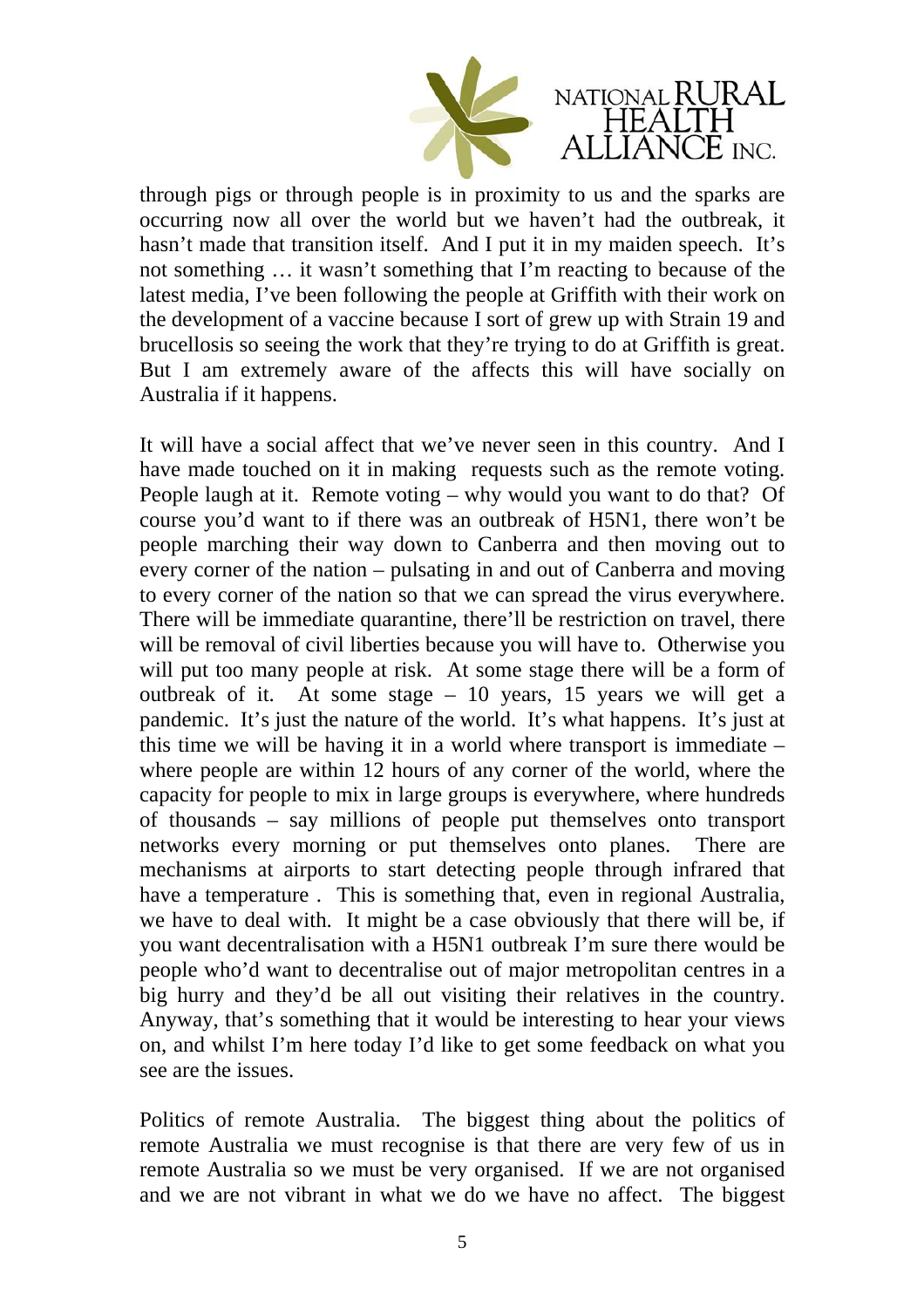

issue I always have out in country areas when I'm speaking to people is saying to them  $- I$  don't care if you join the National Party, the Liberal Party, the Labor Party or the Communist Party. I don't care. That is not the issue. You must have a public involvement. If you do not have a public involvement, by way of numbers you will become irrelevant so quickly because that is the survival mechanism – your capacity to have a greater community involvement in what you do. It is absolutely essential to represent your people and that's what all of us do. We represent our people, the people of regional Australia, that you are more vociferous, that you are more passionate and that you are more directional – that you come up with outcomes. Politics is not … if you go up top … I always call it "up top". That's what we called it at university because the university was up on top of the hill and everybody was down below, so we'd all say – we're going up top, which means we're going to work. There is no great vestibule of knowledge up there. There is no babbling brook of philosophies. It is just a building with people in it, and they are influenced and affected by things that come in from the outside. And the more they get outside the better it is for them. It is your job. It is your job both as a citizen of Australia and as a person representing the constituency to be ardent in the advocacy of your issues. You just have to keep banging the door. You have to keep banging the door over and over and over again and you have to make people aware of their responsibility.

In politics it's amazing. If I went around the room here everybody is from every State. Is that correct? So each one of you is aware that you have 12 senators – 12 senators in your state. 12 senators who are there to represent you who get paid. They get paid a good wage, about \$110,000 a year but they're there to represent you. You've got 12. Can anybody in this room name the 12 from their State? This is an issue. You have a right for them to listen to you. They have a job. Their job is to serve you. Their job is to serve you. Their job is to be on board with your issues. And if you get a case where you think – well I've never heard of this person before, then maybe your job is the job they need to have. Maybe that's the best person to replace him. look, you look like you're having a very quiet time and you don't have much to do. I'm going to give you a job. This is the job … and make sure you sponsor them. Bring them on. And never ever for a moment believe that they have a quest for research after you leave their door. After you leave their door their vision of you … what you've told them in that space of time basically stops, because the next person will move in or another issue will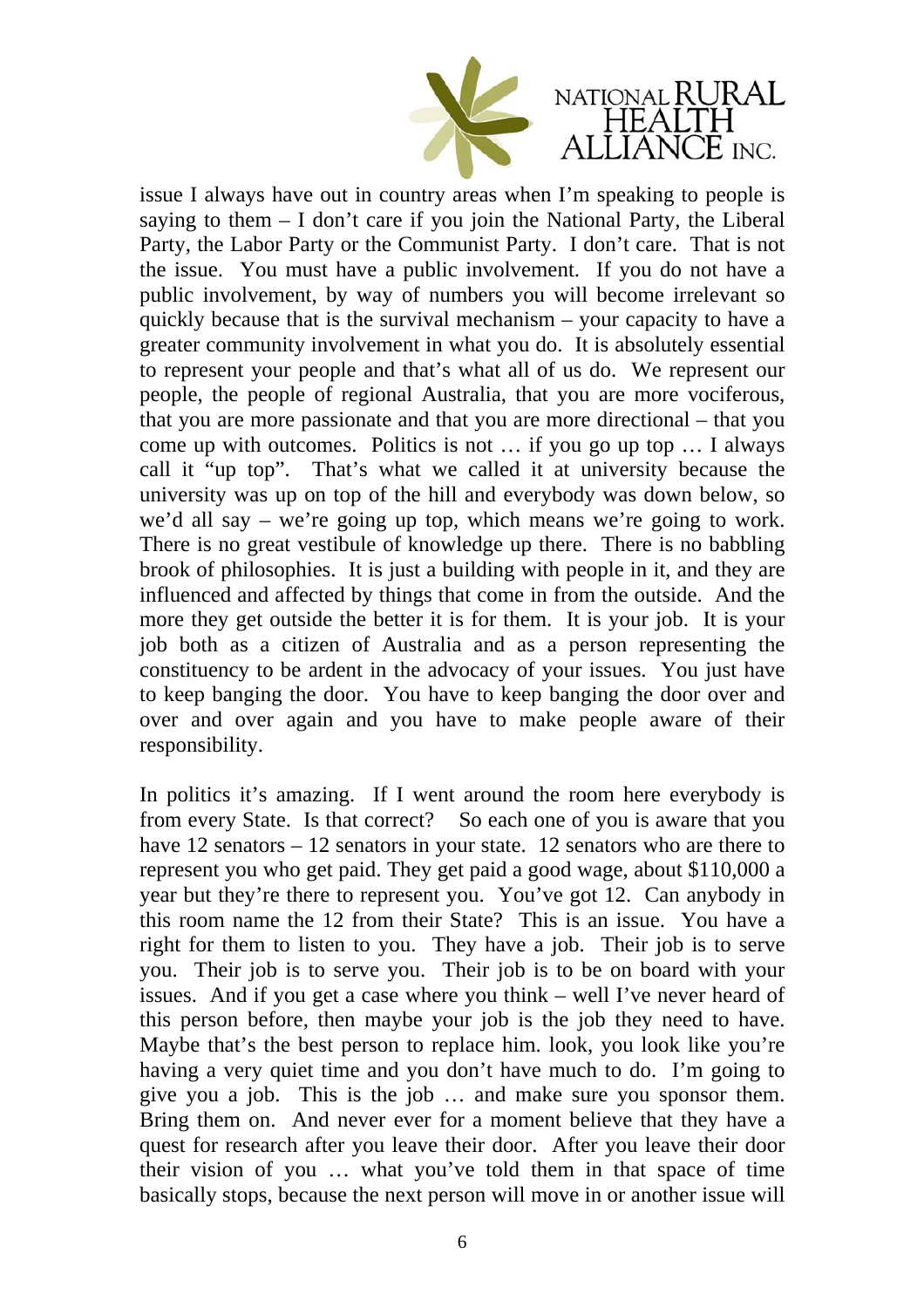

move in. So you must be organised, you must be ardent, you must give them ownership of that issue. You must get out to them and say – you now own this issue. I am going to make you responsible for this issue. I am going to give you a job because that's why you're in Canberra. And it's a case of driving that. So the first thing is you must become proactive in lobbying your members.

You must drive the sentiment. Unfortunately when you're lacking in numbers you must drive the sentiment in the public. There is always a warm feeling of people in regional Australia because it is the Australian psyche. They do have an aspiration to the life that's represented by regional Australia. Why do I say that? Because Home and Away is about a little country that has everything. Blue Heelers. The whole of Australia apparently lives in little country towns even though less than 2 per cent of our nation does. But if you watch television you think we all do, and why that is is there is a public belief in that type of view. So you have a form of momentum behind it before you even start.

I think the Isolated Children's Association is one of the best lobbying groups that you will ever find. They are bullet proof, and if you get on the wrong side of them God help you because they have a network and they collect the public ear. They say – you talk about the outback, we live there. And they're very articulate and they're very passionate and they're very directional in what they want and they achieve their results. They get what they want. They get the education systems, they get the resources, they get in the front door. The worst thing you could possibly do is leave the Isolated Children's Association out in the corridor unless you have in mind that you want a new job at the next election. And that is the sort of organisation you need. But they're so few in numbers. But when you go to them as a group they are just so passionate and so connected to what their goal is. Their goal is the education of children in regional areas and they are connected to that goal. And that's what you have to be in this. When you're talking to the media you're actually talking to politicians. You have to have clear, concise and punchy messages. You've got to keep your message simple at the start.

I was listening to John Singleton talk the other day and he was talking about the problems that our colleagues on the other side of the House have, and he hit the nail right on the head. Keep the message simple – keep it directional, keep it straight. You can elaborate later on but at the start keep the message simple.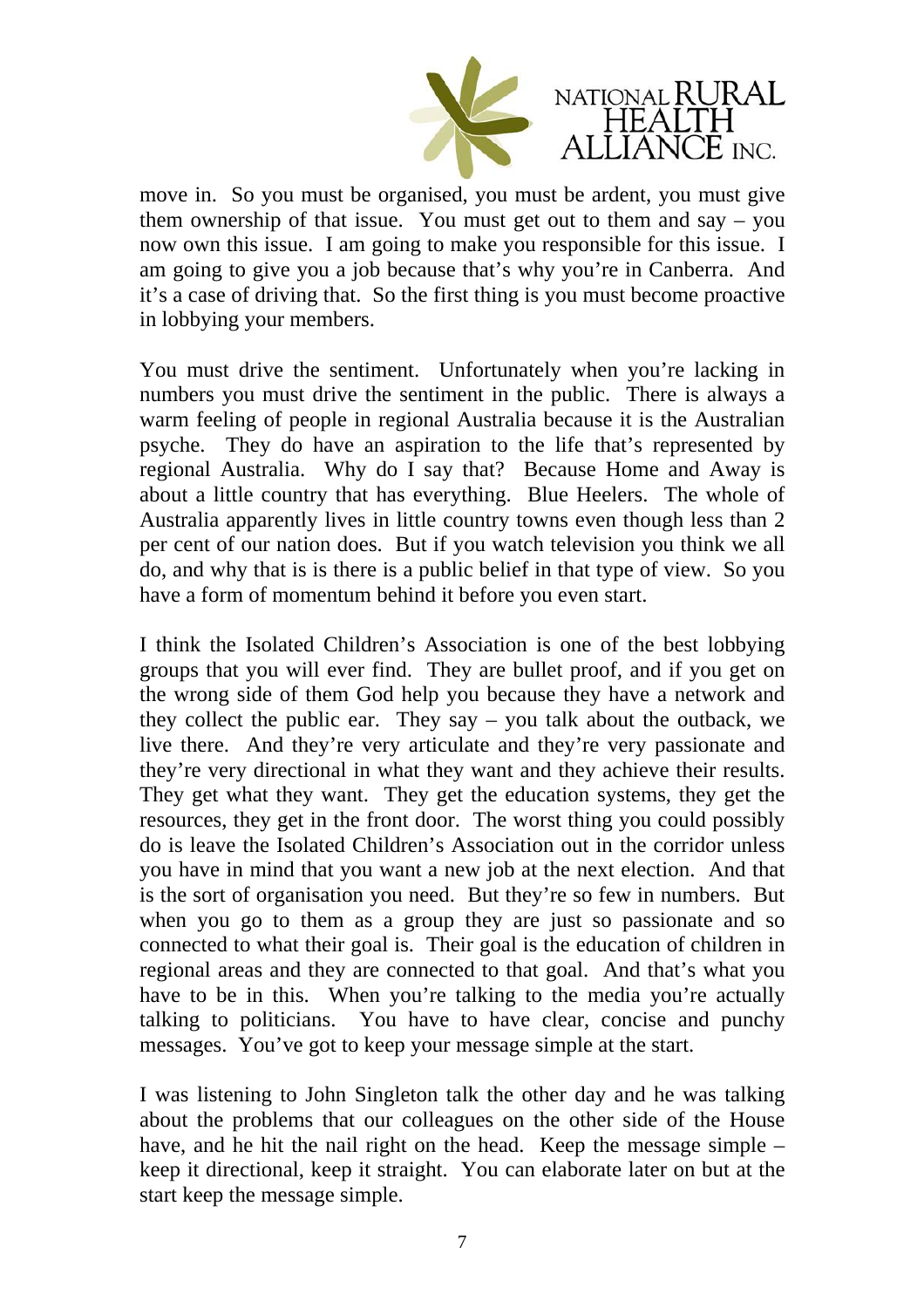

I've given you an example. H5N1. This is a pandemic, it's going to cause a problem, it will cause complete social dissertation. There's the message. And I can see around the room people thinking – oh, that doesn't sound good at all. That doesn't sound good at all. I'll go and have a think about that. I didn't go onto a whole tirade about virology and bacteriology and the current laws that are in process and in train. That's for later on. That's for later on. My job is to get your attention and to bring that to your attention as a fish, so that you come out and grab onto the bait and then you can go further with it and develop a policy structure behind it.

My job is to try and make sure that you get your message through. If you just go up to Tony Abbott's office and that is the mechanism of talking about health, then you'd be selling yourself way, way, way short because you'd just become one of an absolute train of people who'd be marching through his office that day. You must get advocates within the system – advocates that actually know your case and know your details thoroughly. For myself I'm as an accountant, taxation I know it, ethanol I know it. If you want to talk about some family issues and probably quite a number of health issues I know it. But I don't know everything and I don't take on so much that would leave me vulnerable to only half knowing subjects. So get an advocate and pursue them. And the reason I talk about senators is because no matter where you are in your state your senator is there to represent you. They're not there to represent Sydney and they're not there just to represent Perth. They're there to represent the people of New South Wales or they're there to represent the people of Queensland, or they're there to represent the people of South Australia, Western Australia, Tasmania, Northern Territory, Victoria and the ACT.

And as we've just discovered, a lot of them you are unaware of them. You're unaware of quite what they're up to. So their job is to represent you no matter where you are. So get them out of the cupboard and put them to work. Politics in remote Australia is obviously you must in a way remain politically active but not partisan. You must remain aware of the policy and aware of the structure without drawing close allegiances to one side or the other because obviously then you'd turn yourself into politicians as well and you start to diminish your cause.

But it's fair to give a fair analysis of platforms – of what people are doing, and to make a recommendation on a policy platform as to why you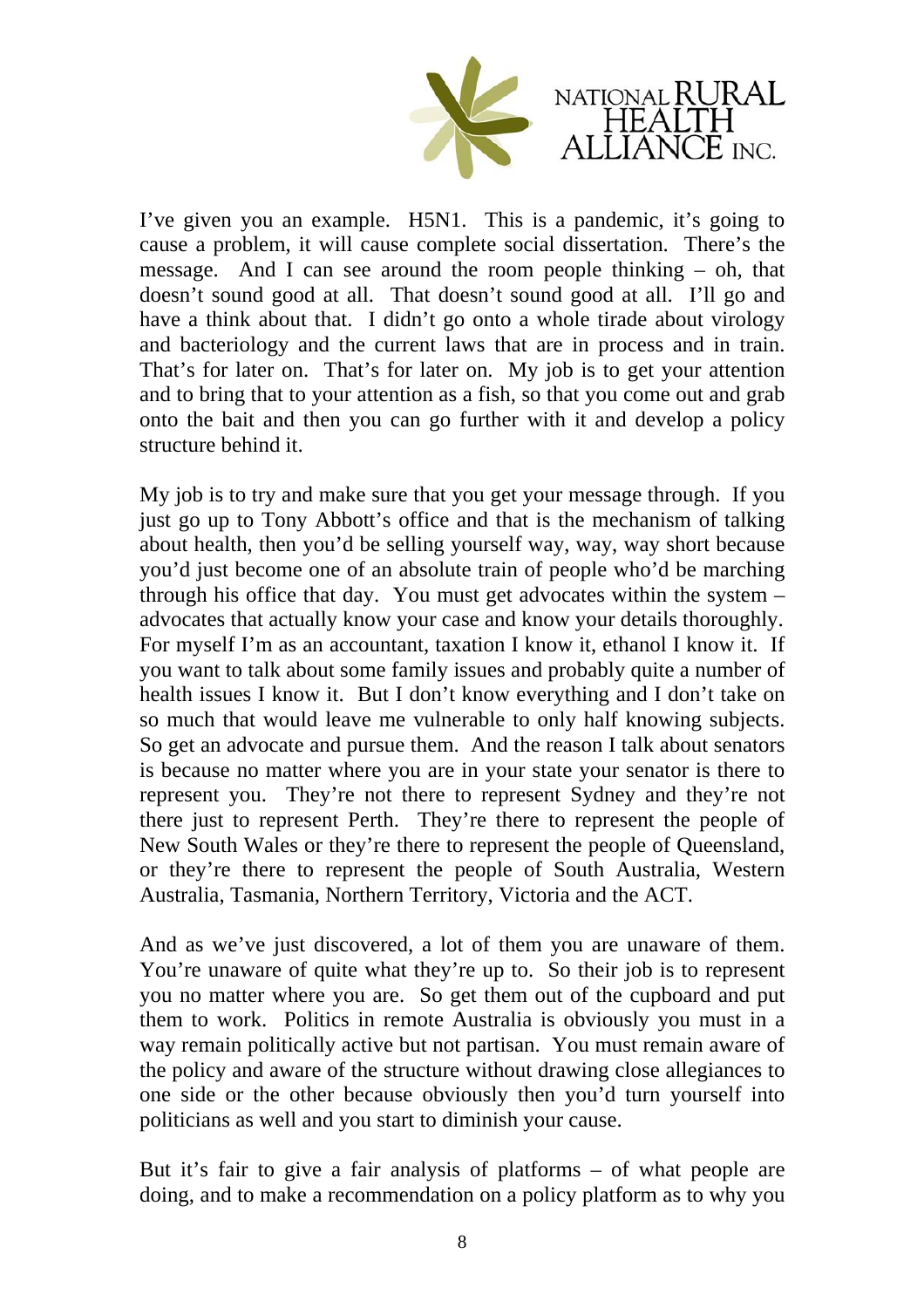

believe this to be true and correct and just for your people and why you believe this policy not to be. I think that there are so many issues, especially with health, that go across the political divide. So you will generally find that the people will be only too willing to listen to your message. If you can always not just come up with a problem in politics but come up with a solution. It's absolutely fundamentally important that you don't just present your politician with a problem because why would he make a solution? What is going to inspire him to make a solution? Direct him to the solution himself because when that remedy comes into place it's going to be left with you. It's going to be left on your doorstep to work with it. If you present him with a problem and don't come up with a solution the bureaucrat will come up a solution and that's what we'll be left with. And you might have preferred to be left with the problem than the solution they gave you. So make sure that you have a holistic approach to deal with your issue. That you define the problem [indistinct] and also start moving down the direction of the solution. And then follow it through. Have a core plan. Get to know your politician's staffers. Get to know them well. I've brought Liz along today from my office and they're like gold because they're the eyes and the ears in the organisation of the politician. They know his movements, they can all actually even start organising his diary. If you're on the right side of the staffers then all sorts of tricks can happen. They might just check you into a diary position that someone else was going to have because you turned up, which is a lot better than just ringing up. So get to know the staff members and get to know them on a first name basis. It's just the art of trying to keep yourself to the top level of issues of the day and that's where you want to be with your issues as a group and you want to be at the top level of the issues of the day and so you're going to use every trick for that and one of the best tricks is to know the key people who you want to speak to. Don't bother speaking to Tony Abbott. Tony Abbott it might be the staff of the senator you know, but the staff of the senator you know will get you to meet the Senator, it will get you to meet Tony Abbott and then there's a rate of momentum in that issue. It's already started to pick up. Rather than you just walk in for a 10 minute conversation with the Minister and then walking out and then the next issue or next Cabinet meeting follows it up and you've been forgotten. So get ownership of your issue and from a wider group of people than just thinking if I go to the top, that's the solution, because it's generally not.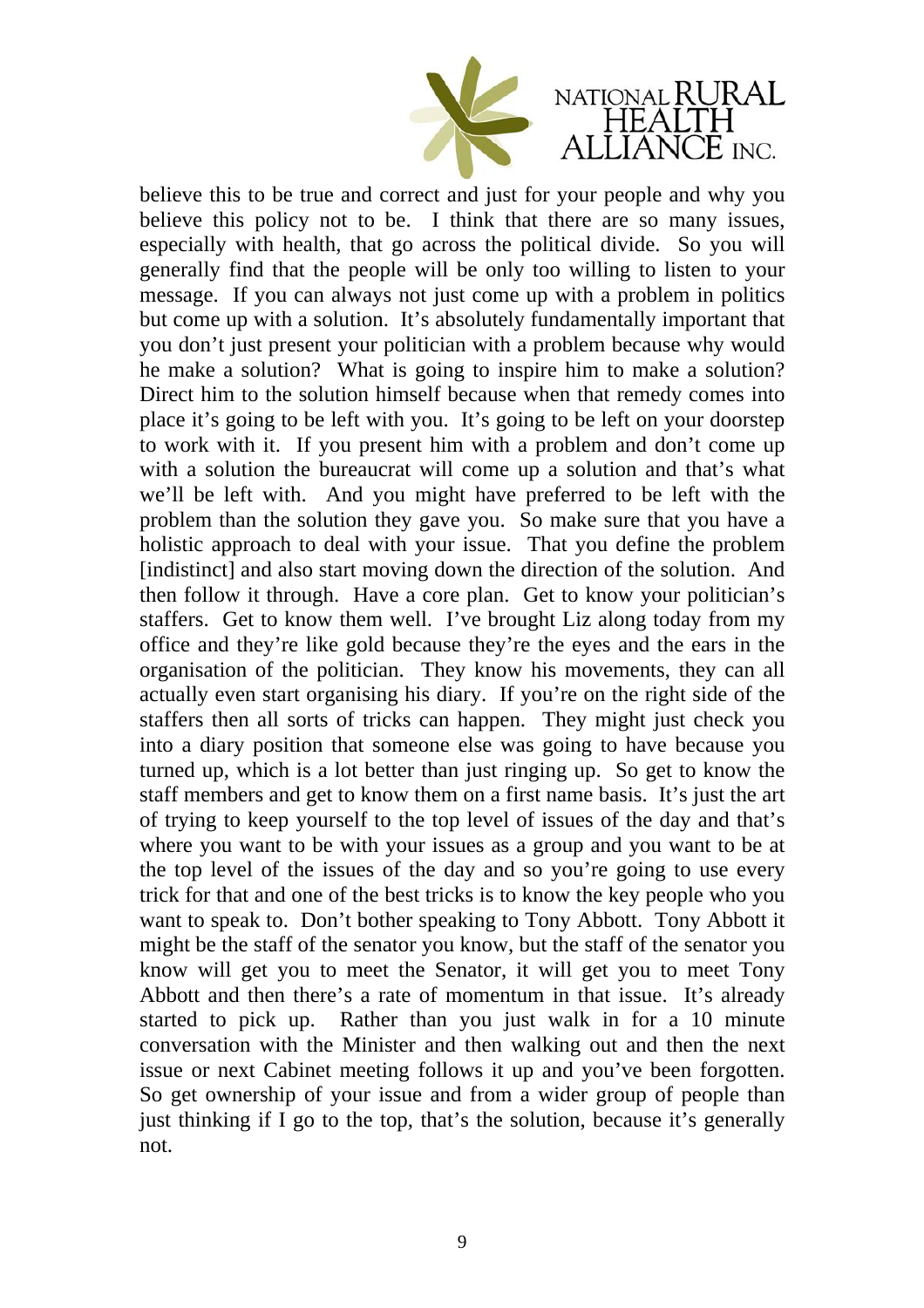

And also make sure that there is a follow up and a continued connection between when that politician is back in your electorate and your electorate is probably your State. Generally unfortunately you're not well represented at a lower house level . Maranoa covers half of Queensland. It's not that Bruce Scott doesn't do a marvellous job but it's such an immense area. It's an immense area so it's hard. Kalgoorlie is a huge electorate. Kennedy, they're monstrous electorates so you'd obviously get disenfranchised at a lower house level. So that way you must try and utilise better your upper house and as we've discussed today, because most people aren't even aware of the Senators in their state that gives you a very good reason to think that they've got some spare time to help you out.

The final thing of course is that you should always try to promote people in your community to go into politics. That you think are decent people. The greatest frustration I have with this involvement in this part of my life in this career is that people will always denigrate the political system or denigrate politicians but they never come up with a solution about what they're going to do. The question that you always propose is become involved yourself. Join the political parties, turn up to the meetings, start getting your policy agenda onto the item. I mean at National Party meetings there is nothing better than to have doctors stand up doctors or nurses or people who are involved with regional level, start driving that policy platform through. To have an active involvement. That's what the whole political party process is about. Grab an agenda within a political party and drive the policy process and make it happen. What happens though is generally that people don't want involvement but they want to complain about the consequences of not having an involvement. It is absolutely essential. As an accountant, I'm not going to sit back and develop the health policy for the National Party. I imagine there have got to be some doctors out there to develop the health policy, some nurses out there to drive the health policy for the National Party. Maybe that's your job. Maybe you should be on my case in the National Party driving the health policy for the National Policy. Coming up with a policy platform and then basically landing it on my desk and saying – Barnaby, this is a policy platform for the National Party on health and you are to follow it. And I go into the Chamber – I go to the Joint party Meeting and say – well I'm elected on this platform. This is it. As you know in Queensland the National Party is elected in their own right for the Senate and you say this is it, we've got to drive this issue forward. I have now got a contractual commitment to you to try and drive this